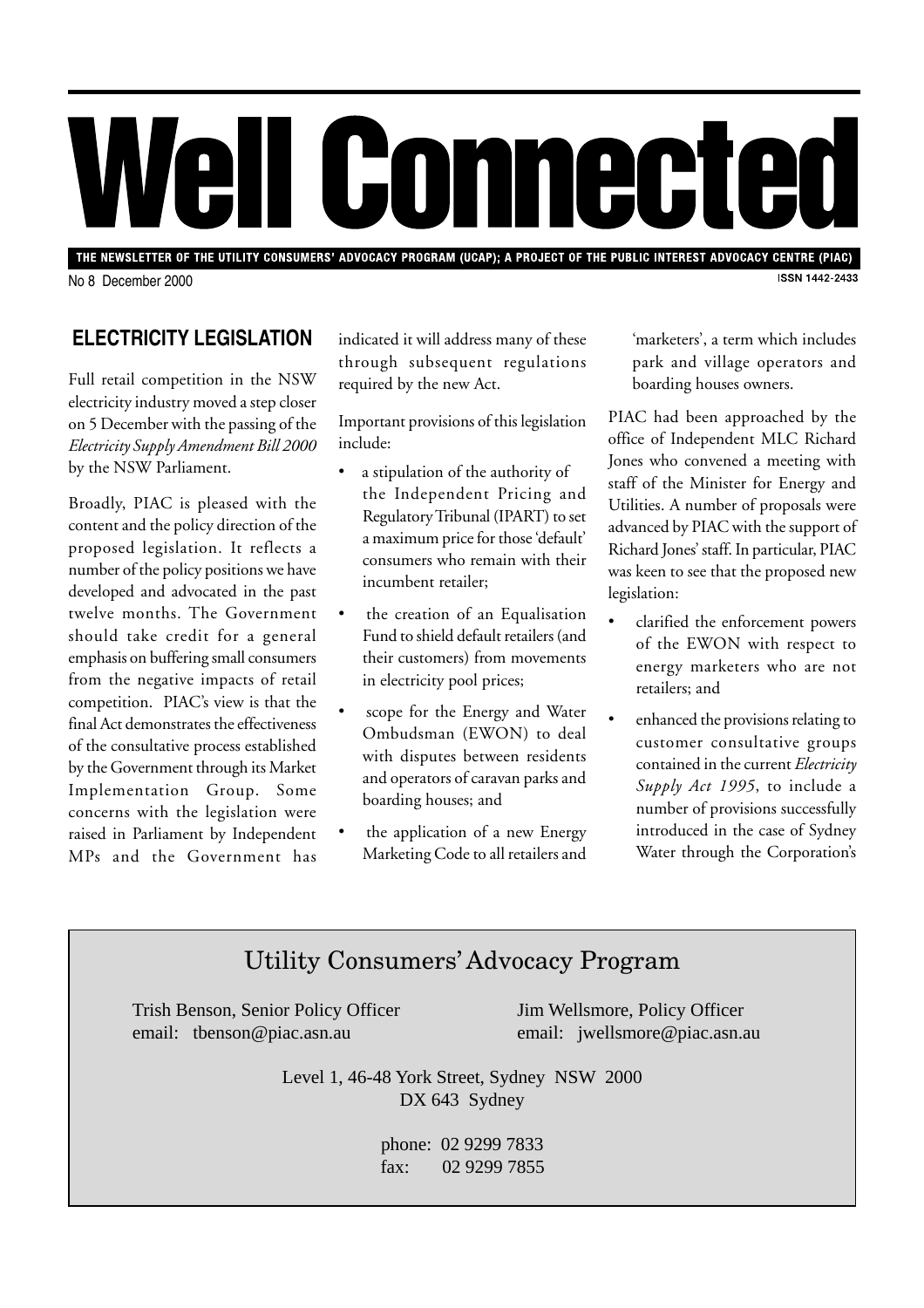Operating Licence.

Subsequent discussion between the Government and some Independents drew out a commitment to address these specific matters in the drafting of the new regulations.

The new legislation still allows for a staged introduction of retail competition in the under-160MWh market segments. Initially, a transitional period of three months is provided. Thereafter, the competition 'threshold' will gradually fall with all NSW consumers to be 'fully contestable' by 1 January, 2002.

The present task for the MIG and its various working groups is to advise the Minister on the content of the transitional regulations. The next three month period is to be used to consider the full regulations in more detail. PIAC continues to be an active participant in these working groups. In addition, we anticipate further communications with the Minister's office over the customer councils.

#### **PRICE PROTECTION FOR ELECTRICITY CONSUMERS**

The last issue of *Well Connected* contained a description of the investigation of default pricing being undertaken by the Independent Pricing and Regulatory Tribunal (IPART). At that time, the Tribunal had been directed to provide its report to the Government by 31 October. However, the complexity of the task, complicated by the somewhat late issue of the Government's direction to the Tribunal, has meant considerable slippage in that timetable.

This had meant that the release of the Tribunal's report would coincide with the debate in Parliament over the

*Electricity Supply Amendment Bill 2000*. The tabling of the Bill in mid-November provided the Tribunal an opportunity to re-draft their report in order to achieve consistency of language. PIAC understands that a draft report is to be submitted to the Government and a final report made available by the time this newsletter is published. It is expected that the final report will be made available to the public.

Great interest has accompanied the Tribunal's investigation. The new entrant or second tier retailers still hope that a significant proportion of the State's households will opt for a negotiated supply contract. As described in the last issue of *Well Connected*, the level of churn will be affected by the level of the price cap determined by the Tribunal. The kinds of protections for default consumers established in the amended *Electricity Supply Act* will become less effective as higher price caps force households into the competitive market.

What remains unclear, however, is the extent to which prices might be rebalanced for rural households and other 'unprofitable' consumers. The Equalisation Fund to be created by the Government could underpin 'postage stamp' pricing for those consumers who choose to remain with their default supply arrangements. The key factor, however, will be the specific proposals that arise from the Tribunal's investigation.

#### **HOUSEHOLDS SAVE ON METERS**

Regular readers of *Well Connected* will be aware that an important component of retail competition in electricity is the pattern of consumption - volume for each half-hour interval in a 24 hour

period. The first *Occasional Policy Paper* produced by UCAP in May 2000 compared the costs and benefits for residential consumers of using surveybased profiles rather than new technology interval meters.

Considerable interest had emerged from Victoria in a proposal for industry to engage in a mass roll-out of new meters for households. This was supported by the National Electricity Code Administrator (NECA) with its proposed code changes released midyear including a requirement that all households install, through their respective electricity distributor, an interval meter. The cost to each household of such a requirement would be in the vicinity of \$200-\$400 - albeit recovered through electricity bills over a nominal ten year period.

The Code and any changes are required to be authorised by the Australian Competition and Consumer Commission (ACCC). The release of NECA's proposed changes prompted a round of submissions and consultations involving not only PIAC but the NSW Government and the industry's National Retailers' Forum. Ultimately, the views of these various groups was successful in moving the ACCC to approve an alternative approach to the introduction of interval meters.

The ACCC has required that current technology 'single register' or 'accumulation' meters remain in use where they are already installed. The introduction of interval meters can be arranged for new properties and where the old meters require replacement through age. Households will be free to take up a competitive retail offer and to install interval meters where they believe this will be to their benefit. The proposal of a mass roll-out will be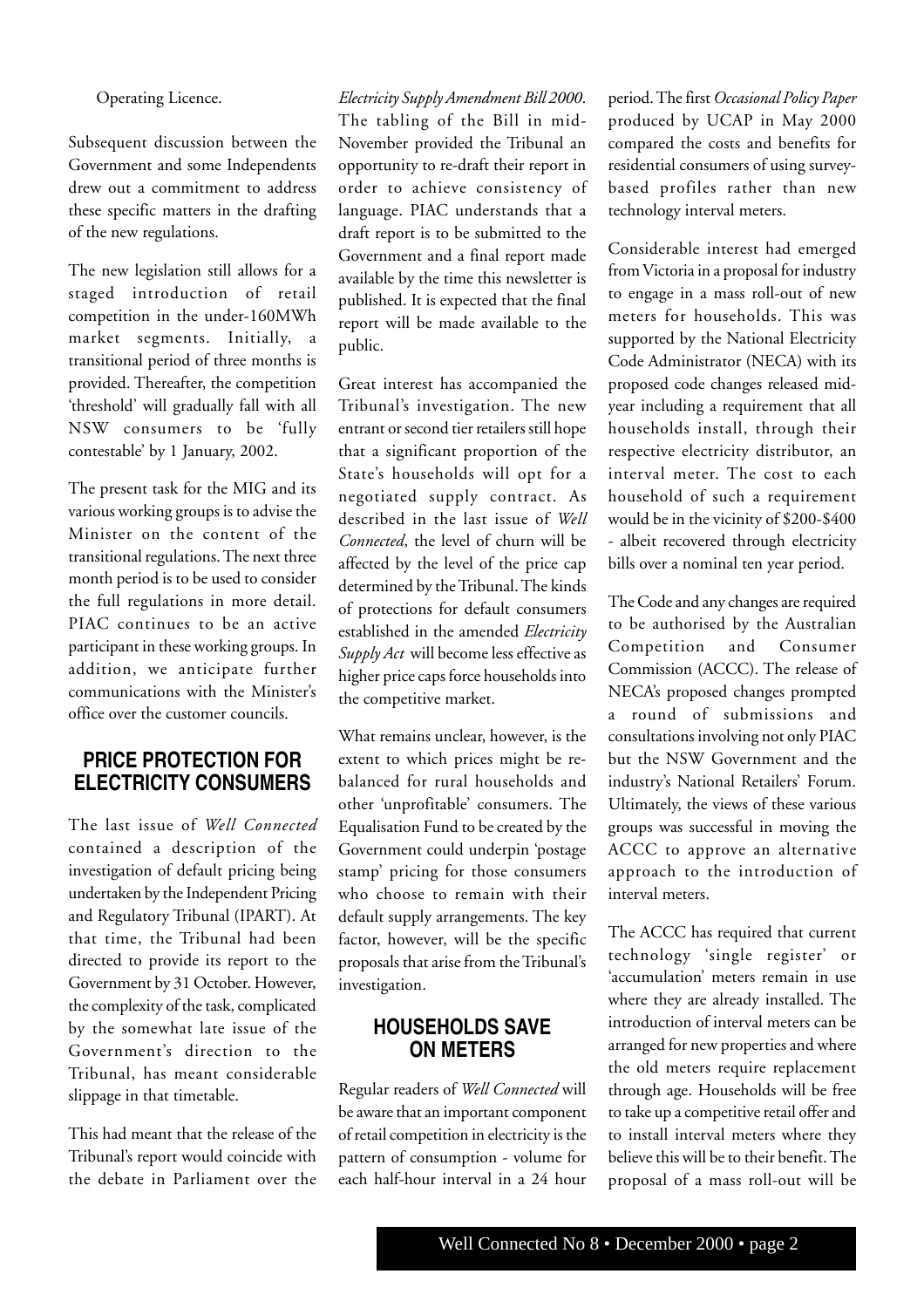revisited in three years when more data is available concerning the implications of interval meters on costs for consumers and benefits in accuracy and efficiency of metering arrangements.

This is an important success for UCAP, in association with other bodies, because it means many households will avoid some of the direct costs associated with retail competition - a consistent policy goal of ours.

#### **PIAC QUERIES NORTHPOWER'S PRACTICES**

Simon Moran, a PIAC solicitor has written to NorthPower because it is our understanding that NorthPower are imposing security deposits on customers who default on direct debit or "pay as you go" schemes after these customers have been connected to the power supply.

PIAC believes that this practice is in contravention of the Independent Pricing and Regulatory Tribunal's (the Tribunal) electricity pricing determination that came into effect on 1 February 2000.

PIAC has sought an agreement with NorthPower on the following terms:

- NorthPower agrees to require security deposits only in the circumstances set out in their own customer connection contract;
- NorthPower agrees to refund all security deposits charged other than those required under their customer connection contract;
- NorthPower agrees to pay an amount of compensation, to be agreed in consultation with UCAP, to those clients who have been required to pay a security deposit,

other than in circumstances as specified in their customer connection contract.

PIAC has also requested information on the number of customers who have been required to provide security deposits and the circumstances in which they have been required.

PIAC / UCAP is awaiting NorthPowers's reply with interest.

#### **UCAP'S REFUNDING SUBMISSION**

UCAP have put in a submission to the NSW Treasurer, the Hon. Michael Egan for continued funding up until July 2003.

In the submission, UCAP has identified a number of new work areas that would be undertaken during the funding period including:

- the provision of water services in rural and regional NSW;
- energy co-operatives for people on low and fixed incomes;
- different funding models for UCAP.

We hope that the NSW Government views the funding submission in a favourable light.

#### **COMMUNITY HOME ENERGY EFFICIENCY PARTNERSHIP (CHEEP)**

As readers of our newsletter will be aware, EnergyAustralia have committed \$300,000 per annum to the retrofit service that has been developed by a number of organisations. There has been an implementation committee established between representatives of EnergyAustralia and CHEEP. This implementation

committee has met and it was agreed that CHEEP would develop a project plan for a pilot of CHEEP in the Hunter.

The project plan has been approved by CHEEP will be approved by the EnergyAustralia Executive in due course. The project plan outlines how CHEEP will be delivered in the Hunter. It is proposed that the Sustainable Energy Development Authority (SEDA) will contribute some funding to CHEEP and the program will be delivered by SEDA. It is proposed that CHEEP will begin in the Hunter on 1 March 2000.

CHEEP have approached Hunter Water for a contribution to the Hunter Pilot. CHEEP spent two hours briefing the CEO of Hunter Water, David Evans and his senior management team who were very responsive to CHEEP.

CHEEP is meeting before Christmas to discuss an implementation plan which will include a plan for consultation in the Hunter region. Members of the CHEEP committee have had a preliminary meeting with community welfare agencies in the Hunter region.

#### **REVIEW OF SYDNEY WATER**

The aims and objectives established for Sydney Water by the Sydney Water Act have been the subject of a review undertaken by the Ministry of Energy and Utilities. This review was mandated by Parliament when the former Water Board was corporatised. An issues paper was prepared by the Ministry and circulated to a number of community, environmental and industry groups as well as several Government agencies. At the time of